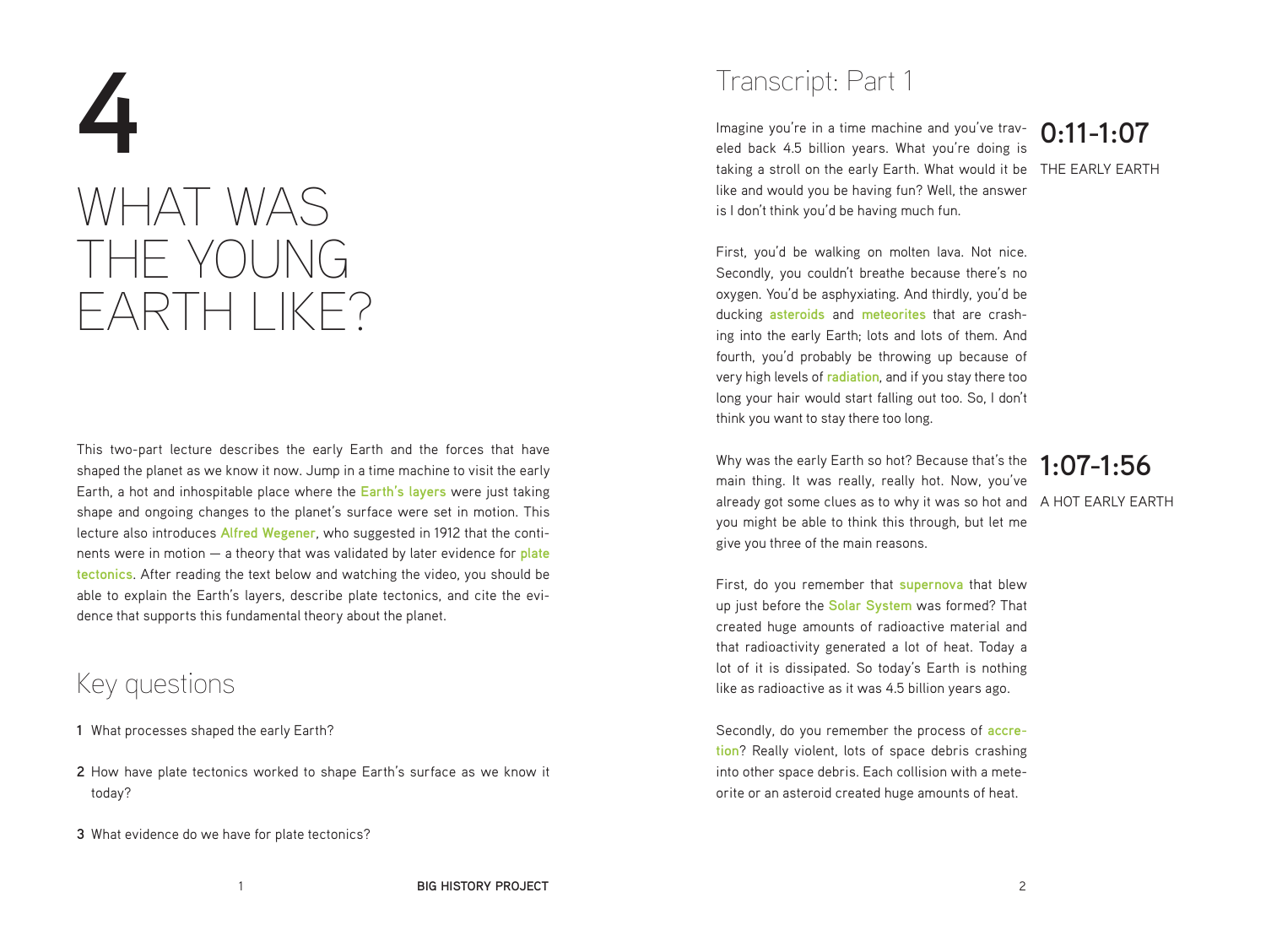

**1:56-2:34** And the third problem…the third problem is sub-PRESSURE clouds that the early stars formed from? Well, as BUILT UP HEAT the clouds got denser, do you remember the prestler because it's pressure. Do you remember those sure increased and they got hotter? And the same thing happened with the early Earth. As it accreted it got larger, pressure built up, and heat built up particularly at the center. So that's why the early Earth was so hot.

> In fact, the early Earth got so hot it melted and that is really important because if it hadn't melted today's Earth would be very different from the way it is.

2:34-3:33 To get a sense of what happened and why this was A THOUGHT ment. So you're going to put some stuff into a sauce EXPERIMENT ON THE pan. You're going to put in some coins. You're going EARTH'S LAYERS to put in some rice. You're going to put in some plasso important, let's imagine a kind of absurd experitic. Let's add a little bit of mud. Let's put in some ice and you can chuck in one or two other things. Now we're going to heat that stuff up to several thousand degrees. Don't stir, just let it simmer.

> Now, it's not going to taste good, but we may be able to learn something from this. What we'll see is that the whole thing is going to melt. The heavy stuff, such as the coins, are going to sink down to the bottom, lighter stuff is going to rise to the top, and some stuff is going to evaporate and boil above the sauce pan.

Now something very like this seems to have happened to the early Earth. It melted and because it melted it formed a series of **layers** and they give it its structure today. Let's look at the four main layers.

The first is at the center. It's the **core**. It's metallic. Nickel and iron  $-$  above all, iron  $-$  sank to the center of the Earth. And the fact that the cen-THREE OF THE ter of the Earth is full of metal is really important EARTH'S LAYERS: because this gave the Earth its magnetic field and CORE, MANTLE, the magnetic field deflects some of the sun's rays CRUSTthat would be harmful to living creatures such as us. So that's the first layer, the core.

**3:33-4:41**

Secondly, lighter stuff  $-$  lighter rocks  $-$  float above the core and form a layer that's called a **mantle**. The mantle you can think of as sort of hot sludge of rocks. These rocks are so hot they're sort of semi-molten and they're actually moving around in convection currents inside the mantle.

Then at the very top you have a layer called the **crust**. Very light rocks such as basalts and granites reached the top, they cool, and they form this thin layer of the crust. That's where we live. The crust is pushed around by those convection currents from underneath. You can think of the crust as a tiny, thin layer a bit like sort of an egg shell.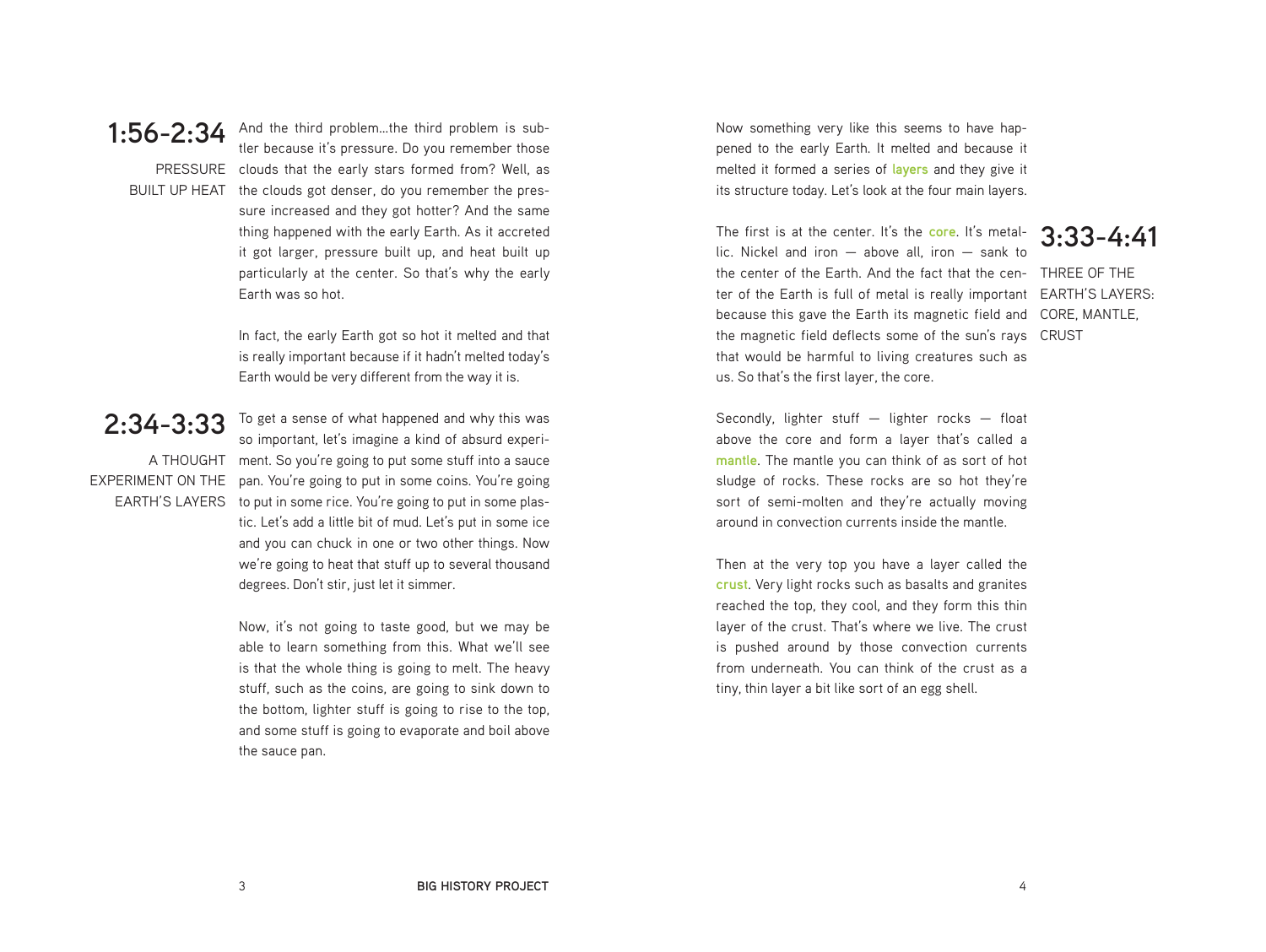## **4:41-5:07**

FOURTH LAYER: THE rates. The very light gases such as hydrogen dis-ATMOSPHERE perse into space, but a lot of other gases just hang Finally, the fourth layer is the **atmosphere**. Some of the gassy stuff bubbles up to the top, it evapoaround the Earth held by its gravitational pull and that's how the Earth acquired the structure it has today. All of this happened about 10 million years after the creation of our Solar System.

## Transcript: Part 2

Now, I want you to hop back in that time machine, 5:11-6:02 backyard and hover over your hometown. Now I SHIFTING want you to put the time machine into fast motion CONTINENTS and what I want you to do is to take off from your so it's moving rapidly back through time and you're going to see something really weird. What you're going to see is that the land is going to start buckling and shaking and moving like a huge monster.

This looks weird to us simply because we don't live long enough to see that the Earth is in fact changing all the time. Now, in fact, some scholars began to notice this as early as the 16th century when they studied the first world maps that were ever produced. Some of them noticed odd things like the fact that West Africa seems to fit well into Brazil. I mean, look at a modern map and you'll see the same thing.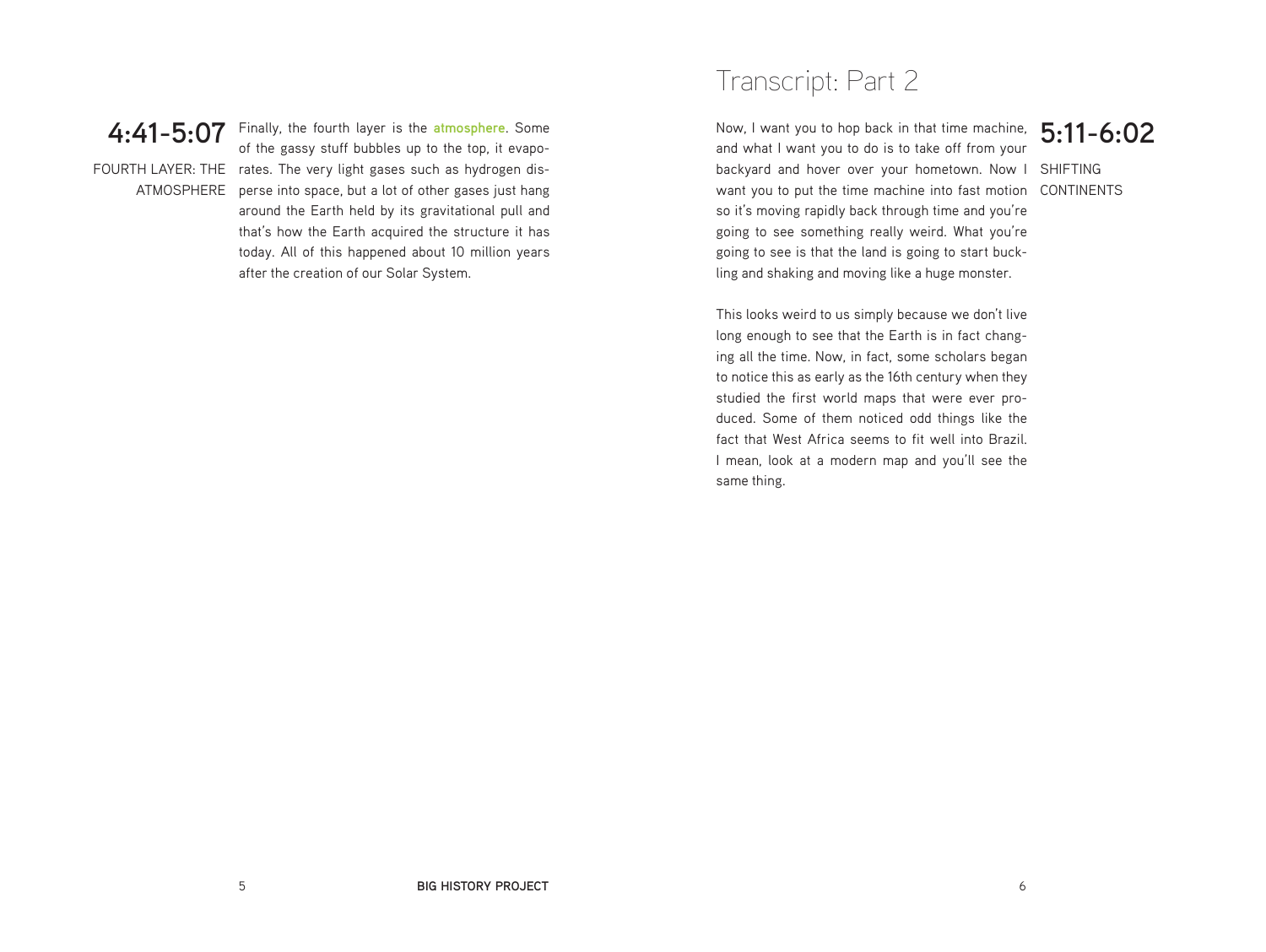**6:02-7:04** In the early 20th century, a German meteorologist<br>**6:02-7:04** Called Alfred Wagener, found lots of ovidence to ALFRED suggest that the **continents** had in fact once been WEGENER'S THEORY connected. For example, he found very similar geo-PANGAFA· A SINGLE SUPERCONTINENT Greek goddess Gaia, for the Earth. called **Alfred Wegener** found lots of evidence to logical strata in West Africa and in Brazil. And during World War I, he wrote a book arguing that once all the continents on Earth had been united in a single supercontinent that he called **Pangaea** after the

SCIENTISTS Now, what did the other geologists think of this DOUBT WEGENER great idea? They were not impressed. Here's the problem. Wegener came up with heaps of evidence to show that the continents seemed once to have been linked. What he couldn't do was explain how the continents moved around the Earth. So when they said, "Okay Alfred, how do you tow a whole continent around the Earth?" he couldn't explain it, and as a result of that his great idea was ignored for almost 40 years.

### **7:04-7:57**

SONAR TECHNOLOGY ogy. During World War II, **sonar** technologies were REVEALS SURPRISES developed to track submarines and after World War AT THE OCEAN FLOOR II some geologist used that technology to try to map We saw when looking at astronomy that quite often new technologies can generate new evidence which changes our understanding of the science, and something very like this happened in geolthe ocean floor. When they started doing this they found something that really surprised them.

Through many of the Earth's oceans they found UNDERSEA huge chains of volcanos and what's happening is VOLCANOES SPREAD that lava is coming out from the mantle. It's rising THE SEA FLOOR up, it's forming mountains, and it's pushing apart the old oceanic crust. In the center of the Atlantic Ocean, for example, there's a huge chain of these mountains and what they're doing is they're pushing the Atlantic apart. So the Atlantic is actually getting wider and wider at about the speed that your fingernails grow.

**7:57-8:48** Now, some geologists thought okay, does this mean that the Earth as a whole is just getting bigger and bigger and bigger like an inflating balloon? But they soon realized that elsewhere in the Earth crust was going back into the mantle, which balanced what was happening in the Atlantic.

Let me explain how it works. Now, to understand TWO TYPES OF this you need to think of two basic types of crust. CRUST VARY There's continental crust, which is the land that we IN WEIGHT AND walk on, and then there's oceanic crust, the land MOBILITY is lighter. It tends to be made of granites. Oceanic WHEN A SECTION crust tends to be heavier, made of basalts. Okay? OF CRUST Now once you've got that, think of two bits of crust SLIDES BENEATH colliding – continental and oceanic. What's going to ANOTHER IT'S beneath the oceans. In general, continental crust happen?

CALLED SUBDUCTION